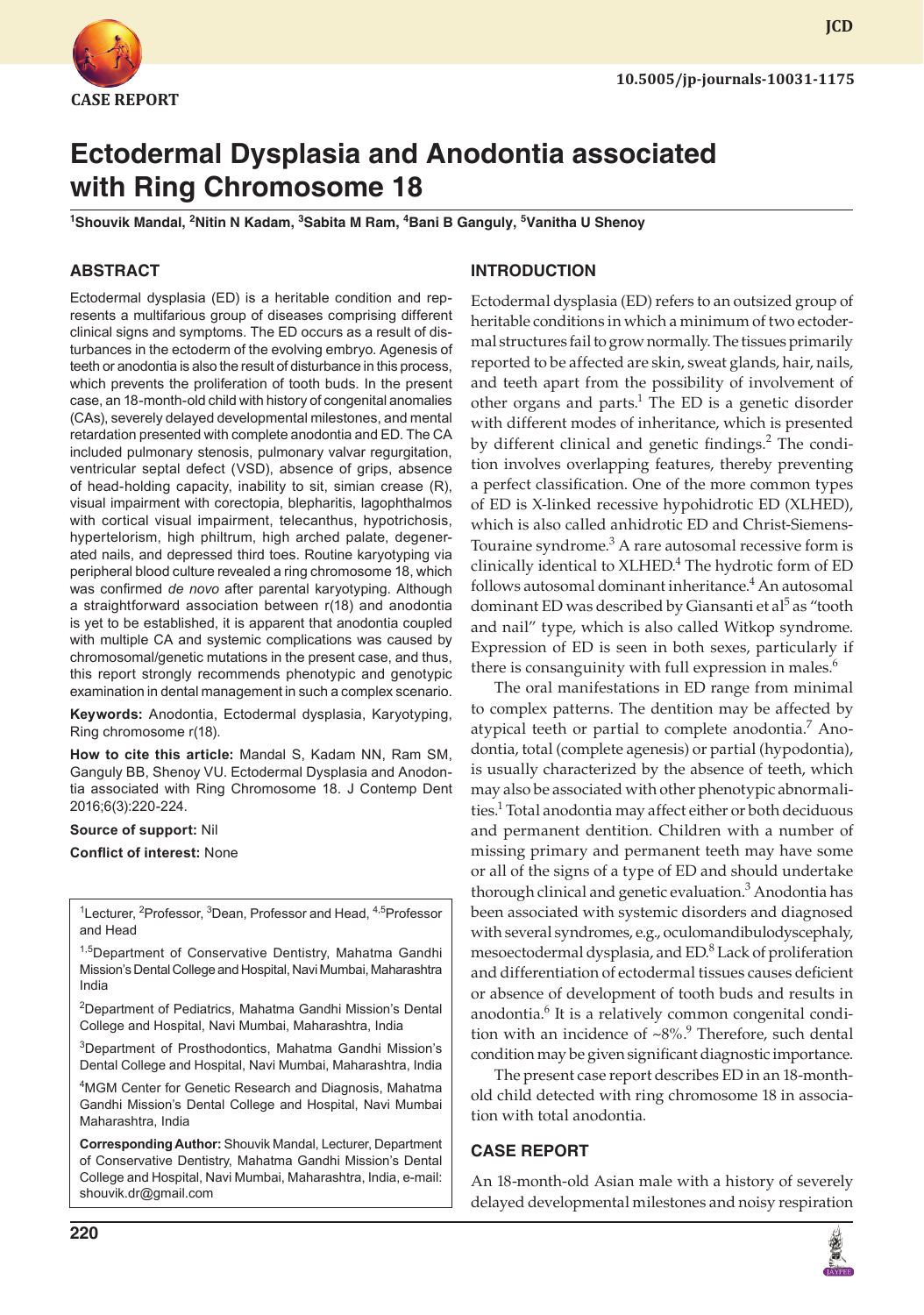(distressed) was referred for karyotyping and genetic counseling to the Department of Genetics, Mahatma Gandhi Mission Hospital, Navi Mumbai, Maharastra, India. The natal history included that the child was born 1 month preterm to nonconsanguineous parents with 1.2 kg birth weight, cried after 30 minutes, and was kept in an incubator for 10 days.

Medical history revealed major malformations apart from history of fever and pneumonia at 1 month of age, which had required hospitalization and blood transfusion. The child did not have grips, head-holding capacity, sitting capacity, any social development, and had severely deferred age-related mileposts with severe mental retardation. The facial appearance of the child included hypotrichosis, hypertelorism, wide and flattened frontonasal bridge, and sparsely scattered straight hairs on scalp and in eyebrows and eyelashes (Fig. 1A). Extraoral examination of the child revealed high philtrum, wide open mouth (Fig. 1A), incompetent lips, protruding tongue (Fig. 1A), drooling saliva, and intraoral examination revealing high arched palate, soft ridges, and complete absence of teeth in the oral cavity at the age of 18 months. The general features, including presence of simian crease (R) (Fig. 1B), dystrophic finger and toenails, shorter and elevated second toe bilaterally, bilateral depressed third toe (Fig. 1C), hypotonia, and hypohidrosis, were noticed. The skin appeared thin, dry, and scaly. The child was dependent on significantly noisy oral breathing.

Medical investigations were scheduled to determine other possible malformations. Echocardiography was done at the age of 1 year, which detected malaligned ventricular septal defect (VSD) with left-to-right shunt, absent pulmonary valve syndrome, moderate pulmonary stenosis, mild pulmonary valvar regurgitation, and aneurysmally dilated pulmonary artery. The child had failure to thrive and airway anomalies due to severe dilated main pulmonary artery (MPA), which caused difficulty in breathing.

Eye examination revealed cortical visual impairment with corectopia, blepharitis, lagophthalmos with cortical visual impairment, telecanthus, and corneal opacity with mild vascular tortuosity. He was unable to respond to any sound. Brainstem evoked response audiometry (BERA) test at this age revealed prolonged latency to waveform V on the right side affecting right auditory pathway.

Genetic investigation using peripheral whole blood was done to check the genomic karyotype of the proband. Phytohemagglutinin (PHA) (Gibco, USA)-stimulated culture in Roswell Park Memorial Institute (RPMI) 1640 medium (Gibco, USA) supplemented with fetal bovine serum (FBS) (Gibco, USA) was carried out following incubation at 37°C for 72 hours. Metaphase chromosome preparation was performed using standard colchicine hypotonic fixation technique.<sup>10</sup> Chromosome analysis following Giemsa (G) banding was carried out following International System for Human Cytogenetic Nomenclature  $(ISCN).$ <sup>11</sup> Imaging of 50 metaphases with the help of IKAROS software (MetaSystems, Germany) revealed a male karyotype with 46,XY,r(18) (p11.3q23) pattern in all 30 cells evaluated (Fig. 2A).

Phenotypic correlation with thorough medical and dental examination and genetic evaluation of the child confirmed the case with ED associated with total anodontia, which could be attributed to the presence of one r(18). Counseling-guided parental karyotyping confirmed *de novo* origin of the rearrangement as health histories and karyotypes were normal for both parents and his 5-year-old sibling.

# **DISCUSSION**

The science of genetics is relatively a new concept in dental management. However, people have apprehended the heritable nature of traits and have used genetics for thousands of years. Advances in genetic tests have allowed important insights into the nature of disease and facilitated



**Figs 1A to C:** Phenotypic features of the patient: (A) Frontal face with open mouth and protruding tongue; (B) simian crease in right hand; and (C) shorter and elevated second toe and depressed third toe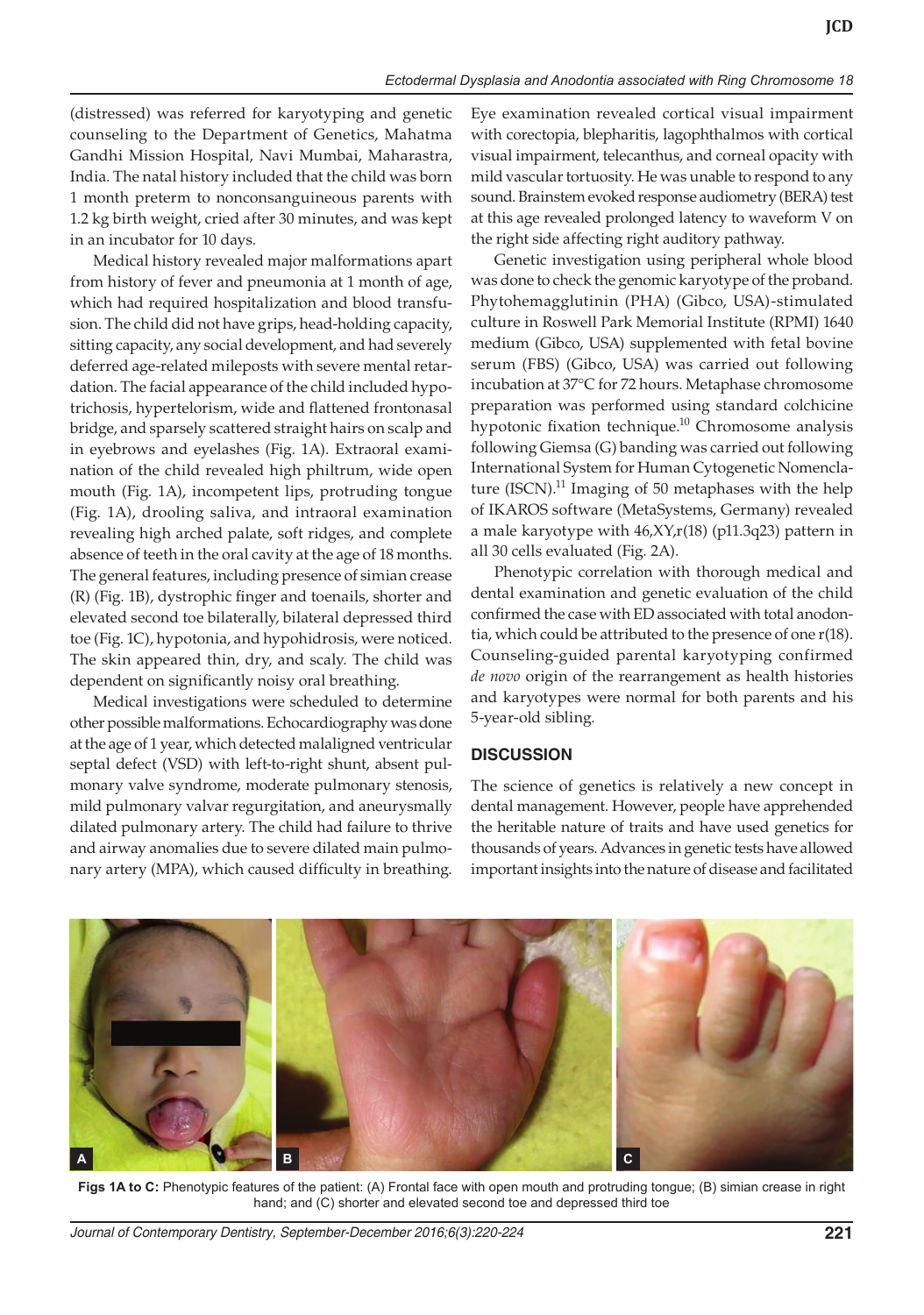

**Figs 2A and B:** Karyotype of the proband showing 46,XY,r(18); (A) Full karyotype; and (B) partial karyotype of 18 with ring (on right)

health management in a very comprehensive direction in the present era. The present case has direct association of chromosomal aberration with anodontia and ED.

Ring chromosome  $18 [r(18)]$  is the result of two breaks on two arms followed by rejoining of the two broken ends, which has caused deletion of genetic material from terminal regions of both p (18p p11.31-pter) and q arms (18q23-qter)<sup>12</sup> (Fig. 2B). Thus, the child in the present case had partial monosomy of 18 in both p and q segments. Ring chromosome 18 was first reported in  $1964.$ <sup>9</sup> R(18) is relatively common among all ring chromosomes and the rate of having typical clinical signs of 18p and 18q syndromes vary depending on the length of the deletion in 18p and 18q.<sup>13</sup> R(18) causes a wide range of medical and developmental concerns.<sup>14</sup> The phenotypic features of distal 18q− and 18p− also vary greatly because of the variability of the deletion size and breakpoint locations.<sup>15</sup> In general, children with r(18) usually show an unspecific pattern of clinical manifestations in addition to characterized developmental retardation and moderate-to-severe mental retardation and facial dysmorphism. In the present case, the child presented with numerous phenotypic and systemic abnormalities coupled with dental aplasia. There were certain unique and certain overlapping clinical findings, similar to that of another reported case.<sup>16</sup>

The deciduous teeth begin to erupt into the oral cavity from 6 months and continue till two and half years of age. The first tooth may erupt as late as 14 months.<sup>17</sup> However, the present case did not have any tooth even at an age as late as 18 months. Therefore, the child with anodontia in conjunction with ED is apparent considering all other findings. The patient was scheduled for orthopantomograph and further imaging for a comprehensive evaluation; however, the child expired of severe respiratory distress before the radiograph and necessary documentation could be completed.

Although association of chromosomal aberrations and oral manifestations has been established,<sup>18</sup> the genetic etiology of anodontia has not been fully elucidated. Genetic and/or epigenetic mutations in ED1 gene at Xq12-q13, including missense, nonsense, and indels, were reported in XLHED and abnormal development of eccrine sweat glands, hair, and hypodontia.<sup>19</sup> R(18) was associated with sparse hair, dry skin, bronchitis, otitis media, and dental caries in a Chinese girl.<sup>20</sup> The clinical expression of  $r(18)$ varies depending on the amount of genes lost at two ends. Two partial deletions of 19 genes (3.88 Mb, 1 bp to nearly 3,881,000 bp) and 12 genes (4.83 Mb, 73,239,191 bp) in p (p11.31-pter) and q (q23-qter) arms respectively, have been measured in  $r(18)$ ,<sup>19</sup> which revealed heterozygous terminal deficiencies. It is apparent that the deletions of the genes in r(18) are responsible for phenotypic dysmorphogenesis, dental and other systemic disorders, and growth and mental retardation in the present case. Also, immunoglobulin A deficiency is frequently reported in patients with ring chromosome 18 syndrome.<sup>21</sup>

Mutations in TGIF gene at 18p11.31 are associated with brain malformation. Holoprosencephaly with microcephaly, ocular hypotelorism, flat nasal bridge, and single central incisor were reported to be associated with del(18p) (18p11.3-pter) in carriers of r(18) patients. Genotype– phenotype studies have been carried out in people with 18q deletions of various sizes, so that critical areas corresponding to the characteristic clinical symptoms of the 18q deletion syndrome could be demarcated.<sup>22</sup> The region from 18q22.3 to q23 has been ascribed to white matter disorders and delayed myelination, growth hormone insufficiency, foot deformities, and congenital aural atresia (CAA). The CAA may vary from a mild abnormality with narrowing of the external auditory canal and hypoplasia of the tympanic membrane and middle ear cavity to entire nonappearance of the middle ear along with anotia, bony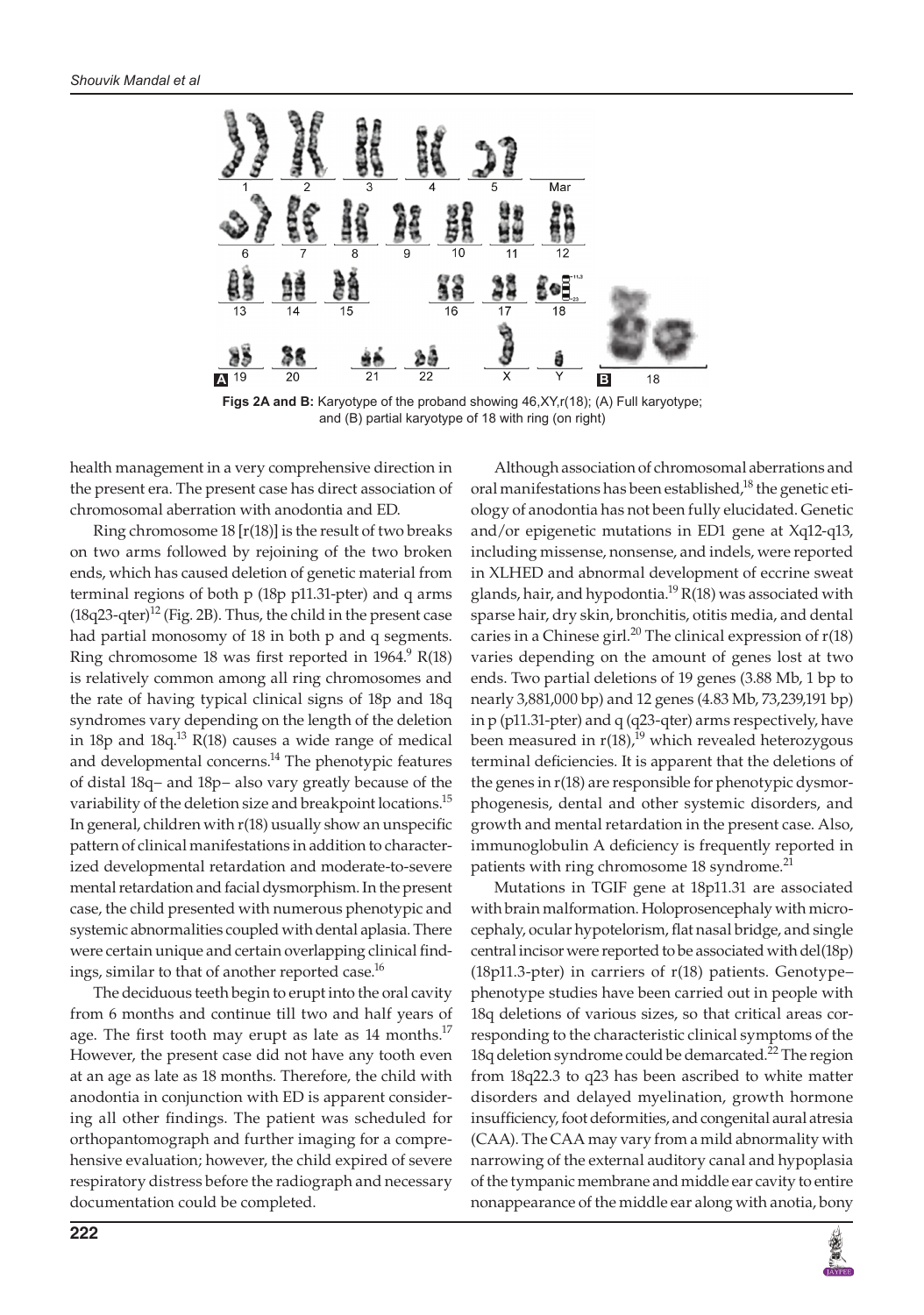atresia, and hypoplasia of inner ear structures.<sup>23</sup> Anodontia, in the present case, might have been associated with bone atresia caused by TGIF mutation. TSHZ1 at 18q was considered to be the candidate gene for the observed CAA phenotype on the basis of the deletion overlap.17 Cleft palate has also been tentatively linked to deletions of this gene.<sup>24</sup> TCF4 at 18q21.2 has been linked to a condition first described in 1978 called Pitt–Hopkins syndrome.<sup>25</sup>

The oral and medical examinations, and systemic scanning and genetic investigation have established association of anodontia with constitutional chromosomal aberration. Further research using molecular techniques are essential for delineation of the exact loss of genes that leads to signs and symptoms of the disorder. Conventional karyotyping can give a general idea of the location of the deletion's breakpoint. For precise characterization of gene loss, more specialized tests, such as microarray and/or sequencing analysis would be important.

### **CONCLUSION**

Phenotype and physiological systems are governed by the genetic architecture of one organism. Dentition is defined at the embryonic age as early as 4 weeks after fertilization beginning from ectodermal proliferation. The ED and complete or partial anodontia may have overlapping symptoms and follow autosomal or X-linked transmission. Although a direct genotype–phenotype correlation has not been established yet, some of the isolated cases have indicated association of r(18) with craniofacial dysmorphism and systemic disorders. The present case with r(18) associated with complete anodontia is the first of its kind in dental science. Thus, this case report suggests that genes of chromosome 18 particularly located at terminal regions of p and q arms lost from one 18 could be responsible for ED and anodontia, although exact genes could not be specified by the technology followed for the present investigation. Nevertheless, the present report highlights the importance of genetic correlation of dental anomalies for diagnosis and management, more so for a complete clinical workup.

#### **ACKNOWLEDGMENT**

The authors wish to acknowledge Mahatma Gandhi Mission Trust for providing laboratory facility. Authors also acknowledge the consent of the parents of the proband for this reproduction.

#### **REFERENCES**

- 1. Rajendran, R. Shafer's textbook of oral pathology. Elsevier India; 2009. p. 805.
- 2. McGrath JA, McMillan JR, Shemanko CS, Runswick SK, Leigh IM, Lane EB, Garrod DR, Eady RA. Mutations in the

plakophilin 1 gene result in ectodermal dysplasia/skin fragility syndrome. Nat Genet 1997 Oct;17(2):240-244.

- 3. Monreal AW, Zonana J, Ferguson B. Identification of a new splice form of the EDA1 gene permits detection of nearly all X-linked hypohidrotic ectodermal dysplasia mutations. Am J Hum Genet 1998 Aug;63(2):380-389.
- 4. McDonald, RE.; Avery, DR.; Dean, JA. Dentistry for the child and adolescent. St. Louis: Mosby; 2004. p. 64.
- 5. Giansanti JS, Long SM, Rankin JL. The "tooth and nail" type of autosomal dominant ectodermal dysplasia. Oral Surg Oral Med Oral Pathol 1974 Apr;37(4):576-582.
- Schneider PE. Complete anodontia of the permanent dentition: case report. Pediatr Dent 1989 Dec;12(2):112-114.
- 7. Glick, M. Burket's oral medicine. PMPH-USA; 2015. p. 672.
- Gorlin, RJ.; Pindborg, JJ. Syndromes of the head and neck. Vol. 1. New York: McGraw-Hill; 1964. p. 172,298,432.
- 9. Pilo R, Kaffe I, Amir E, Sarnat H. Diagnosis of developmental dental anomalies using panoramic radiographs. ASDC J Dent Child 1986 Dec;54(4):267-272.
- 10. Santra M, Talukder G, Sharma A. Comparison of chromosome damage induced by three zinc compounds using human leukocyte culture. Biol Trace Elem Res 2000 Winter;78(1-3):113-119.
- 11. Shaffer, LG.; McGowan-Jordan, J.; Schmid, M., editors. ISCN 2013: an international system for human cytogenetic nomenclature. Karger Medical and Scientific Publishers; 2013.
- 12. Gropp A, Jussen A, Ofteringer K. Multiple congenital anomalies associated with a partially ring-shaped chromosome probably derived from chromosome No. 18 in man. Nature 1964 May;202:829-830.
- 13. Samli H, Özgöz A, Içduygu FM, Hekimler K, Sıvacı Y, İmirzalıoğlu N. A case with mosaic ring chromosome 18. Gazi Med J 2013 Oct;24(3):90-91.
- 14. Carter E, Heard P, Hasi M, Soileau B, Sebold C, Hale DE, Cody JD. Ring 18 molecular assessment and clinical consequences. Am J Med Genet Part A 2015;167A:54-63.
- 15. Heard PL, Carter EM, Crandall AC, Sebold C, Hale DE, Cody JD. High resolution genomic analysis of 18q− using oligo-microarray comparative genomic hybridization (aCGH). Am J Med Genet A 2009 Jul 1;149A(7):1431-1437.
- 16. Heydari S, Hassanzadeh F, Hassanzadeh Nazarabadi M. Ring chromosome 18: a case report. Int J Mol Cell Med 2014 Fall;3(4):287-289.
- 17. Verma N, Bansal A, Tyagi P, Nashine N, Kulkarni A, Gupta A. Effect of developmental milestones on patterns of teeth eruption. Int J Sci Stud 2015;3(5):14-17.
- 18. Patil S, Rao RS, Majumdar B. Chromosomal and multifactorial genetic disorders with oral manifestations. J Int Oral Health 2014 Sep;6(5):118-125.
- 19. Vincent MC, Biancalana V, Ginisty D, Mandel JL, Calvas P. Mutational spectrum of the ED1 gene in X-linked hypohidrotic ectodermal dysplasia. Eur J Hum Genet 2001 May 1;9(5):355-363.
- 20. Yao H, Yang C, Huang X, Yang L, Zhao W, Yin D, Qin Y, Mu F, Liu L, Tian P, et al. Breakpoints and deleted genes identification of ring chromosome 18 in a Chinese girl by whole-genome low-coverage sequencing: a case report study. BMC Med Genet 2016 Jul 22;17(1):49.
- 21. Litzman J, Brysová V, Gaillyová R, Thon V, Pijácková A, Michalová K, Zemanová Z, Lokaj J. Agammaglobulinaemia in a girl with a mosaic of ring 18 chromosome. J Paediatr Child Health 1998 Feb 1;34(1):92-94.
- 22. Feenstra I, Vissers LE, Pennings RJ, Nillessen W, Pfundt R, Kunst HP, Admiraal RJ, Veltman JA, van Ravenswaaij-Arts CM,